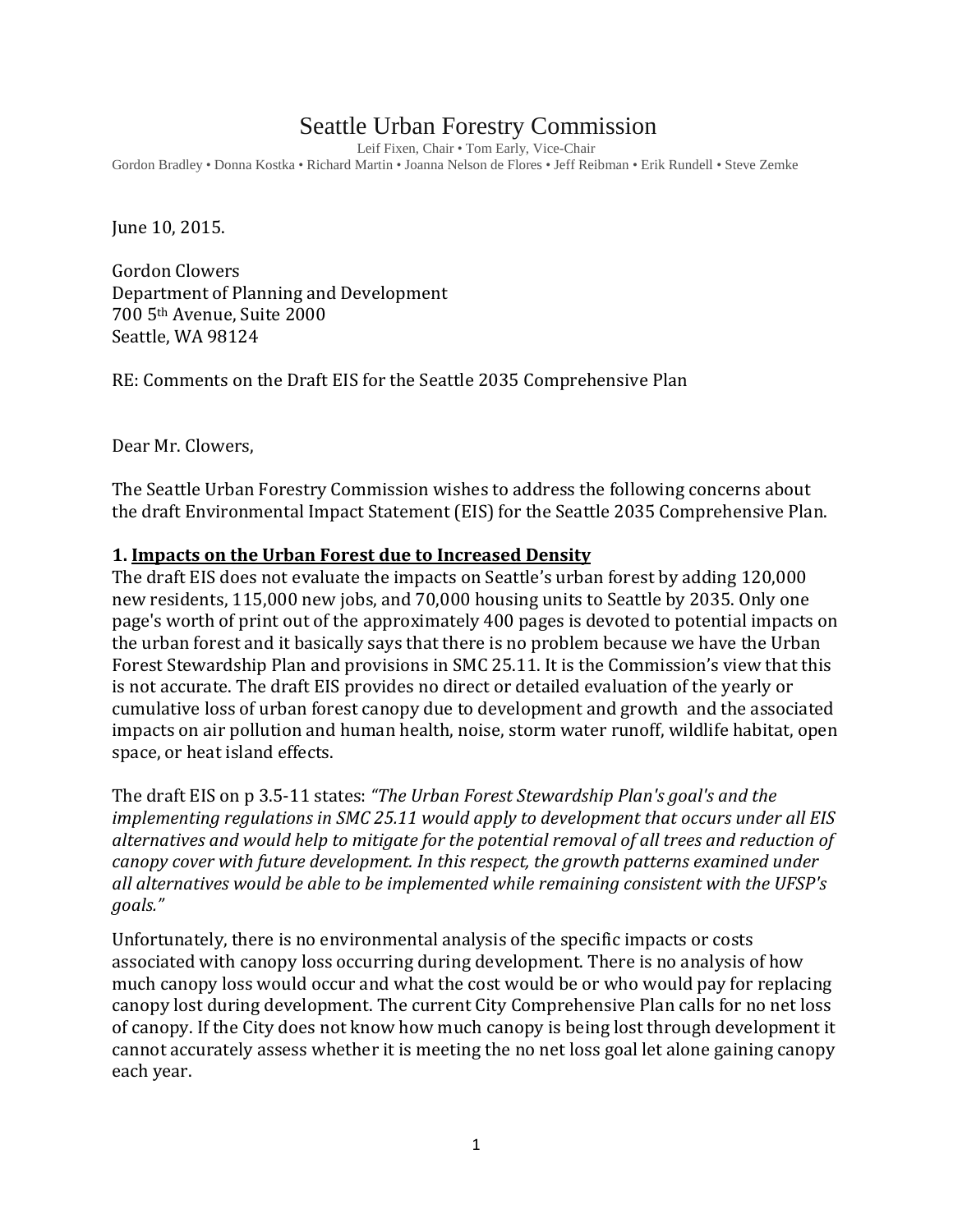The Urban Forestry Commission addressed this issue on the need for more detailed data from DPD on tree loss in a letter adopted June 25, 2014.

[http://www.seattle.gov/Documents/Departments/UrbanForestryCommission/FinalIssued](http://www.seattle.gov/Documents/Departments/UrbanForestryCommission/FinalIssuedDocuments/Recommendations/ADOPTEDDPDReportingLetter062514.pdf) [Documents/Recommendations/ADOPTEDDPDReportingLetter062514.pdf](http://www.seattle.gov/Documents/Departments/UrbanForestryCommission/FinalIssuedDocuments/Recommendations/ADOPTEDDPDReportingLetter062514.pdf)

### The letter stated in part:

*"The Commission has discussed several ideas to improve submittal documentation and final reporting for projects under DPD's permitting.*

- *Currently, the City, through OSE and the Urban Forestry Interdepartmental Team, keeps track of the number of trees planted and removed on public property every year. The Commission recommends tracking trees lost on private property undergoing development to assist in determining where we are gaining or losing trees and canopy. This would add information to the overall city canopy coverage assessment data. By knowing more about canopy trends on different types of land, we can better direct policy and programming to ensure we are on track to meet our 30% goal.*
- *What would help the City better understand what is happening with tree canopy protection and enhancement is to require that all development projects submit an Urban Forest Canopy Impact Assessment prior to any construction project being approved. The Urban Forest Canopy Impact Assessment would include a map of the property with the trees numbered, canopy area of trees drawn, and trees to be removed clearly labeled. Under current guidelines it would minimally require that all trees 6 inches DBH (diameter at breast height) or larger be inventoried on the property. The suggested data points required would be:* 
	- *Species: speaks to size of canopy and amount of storm water benefit.*
	- *DBH: speaks to age of tree and canopy coverage.*
	- *Tree Height: speaks to canopy volume and amount of environmental benefit.*
	- *Canopy Width (area): speaks to canopy volume and amount of environmental benefit.*
	- *Tree Condition: speaks to overall forest health and environmental impacts.*
	- *Photographs of the trees on the parcel and adjacent properties.*
	- *Canopy coverage as a percent of area pre- and post-project development.*
- *Landscape Plan Requirements could include calculations for percent canopy coverage at 20 years and soils volume provided for each tree.*
- *The annual UFSP Progress Report to the Mayor and City Council could include canopy coverage for different development zones.*

*Implementing some or all of these operational steps would greatly help to evaluate whether or not we are doing enough to reach our 30% canopy goal."*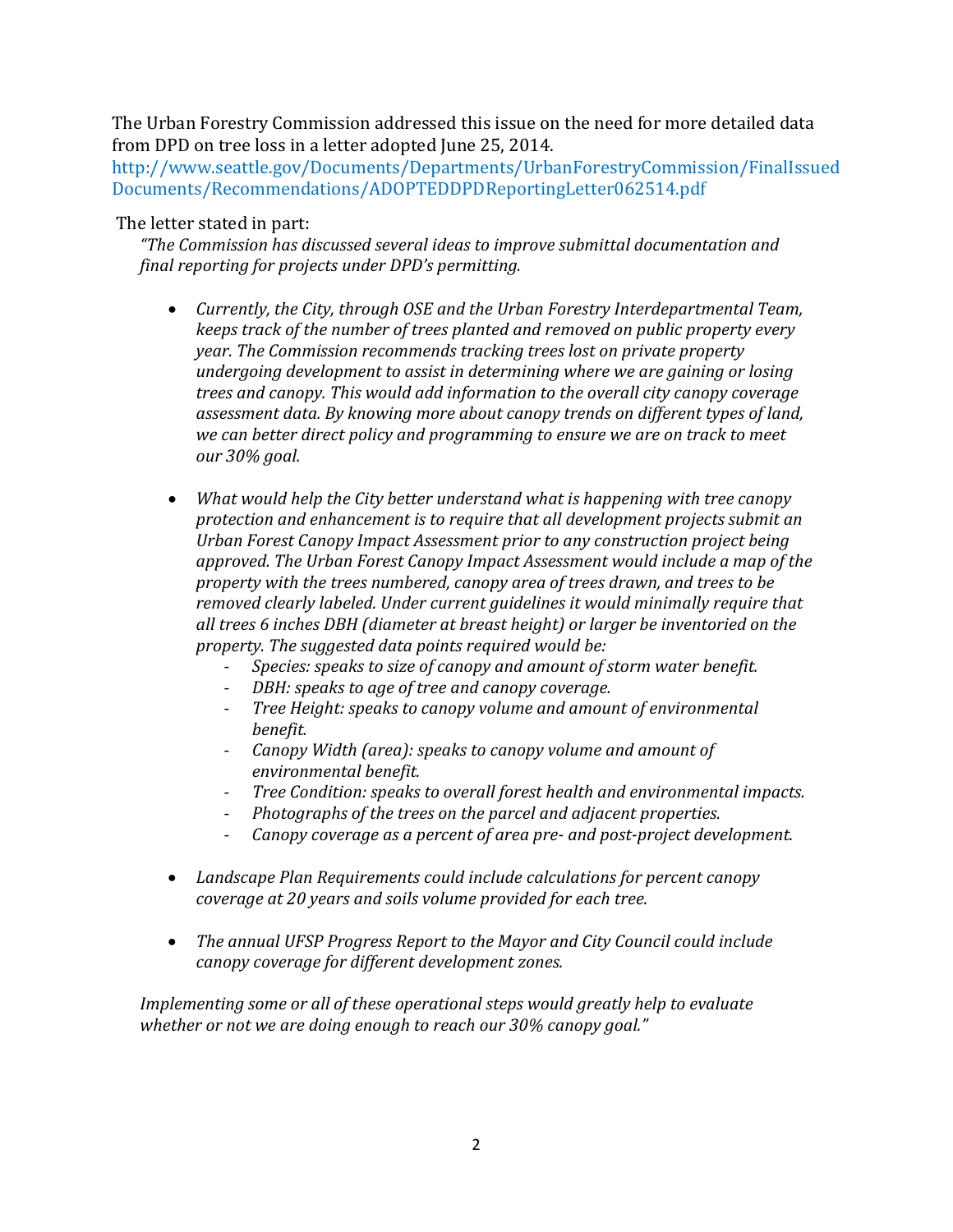# 2. **Inadequate Tree Protection in Current Code**

A second issue is that the Commission believes that the current tree protection ordinance in SMC 25.11 is inadequate to meet the goals of achieving a 30% canopy by 2037. It has so stated in several letters to the Seattle City Council and Mayor, including the letter dated July 15, 2014.

[http://www.seattle.gov/Documents/Departments/UrbanForestryCommission/FinalIssued](http://www.seattle.gov/Documents/Departments/UrbanForestryCommission/FinalIssuedDocuments/Recommendations/ADOPTEDDPDOrdinancetoCMBagshaw071514final.pdf) [Documents/Recommendations/ADOPTEDDPDOrdinancetoCMBagshaw071514final.pdf](http://www.seattle.gov/Documents/Departments/UrbanForestryCommission/FinalIssuedDocuments/Recommendations/ADOPTEDDPDOrdinancetoCMBagshaw071514final.pdf)

## In that letter the Commission stated:

"*In 2009, City Council issued Resolution 31138 instructing "…the Department of Planning and Development to submit legislation by May 2010 to establish a comprehensive set of regulations and incentives to limit the removal of trees and promote the retention and addition of trees within the City of Seattle on both private and public property…"* 

*We would like to reiterate the statement made in our August 2010 recommendation: Bold action, consistent with Resolution 31138, is needed to achieve Seattle's tree canopy coverage goal of 30% by 2037. And because the majority of trees in Seattle are in residential property, an updated tree ordinance is key to implement the 2013 Urban Forest Stewardship Plan as adopted by City Council last September.*

*DPD released a first proposal in 2010 and a second proposal in 2012. It is now almost five years since the Resolution and DPD is still working on a tree ordinance for trees on private property. There was a significant amount of time and energy invested by the community in this process. This length of time tends to frustrate the public as they look for guidance on tree measures.* 

*We urge you use your leadership in Council's Seattle Public Utilities and Neighborhoods Committee to:* 

- *1. Encourage DPD to resume work on this important element of a comprehensive urban forestry strategy for Seattle with a more defined timeline than the one currently shown on their website.*
- *2. To develop an improved public education and outreach approach that engages Seattle's diverse stakeholder communities.*
- *3. Require a reporting of how the new proposal addresses the DPD specific elements of the Resolution: a. The 15 elements of Section 1;*
- *4. b. The four elements of Section 2; and*
- *5. c. The section for requirements for institutions, City facilities, public facilities, and schools."*

It is now another year later and there has been no further action on passing an updated tree ordinance.

# **3. Removal of the Current 40% Canopy Cover Long-Term, Aspirational Goal**

The third issue the Commission is concerned with is that the Draft EIS said that the Seattle 2035 Comprehensive Plan would eliminate the City's long-term goal of a 40% tree canopy in the current comprehensive plan and replace it with the Urban Forest Stewardship Plan goal of 30% by 2037.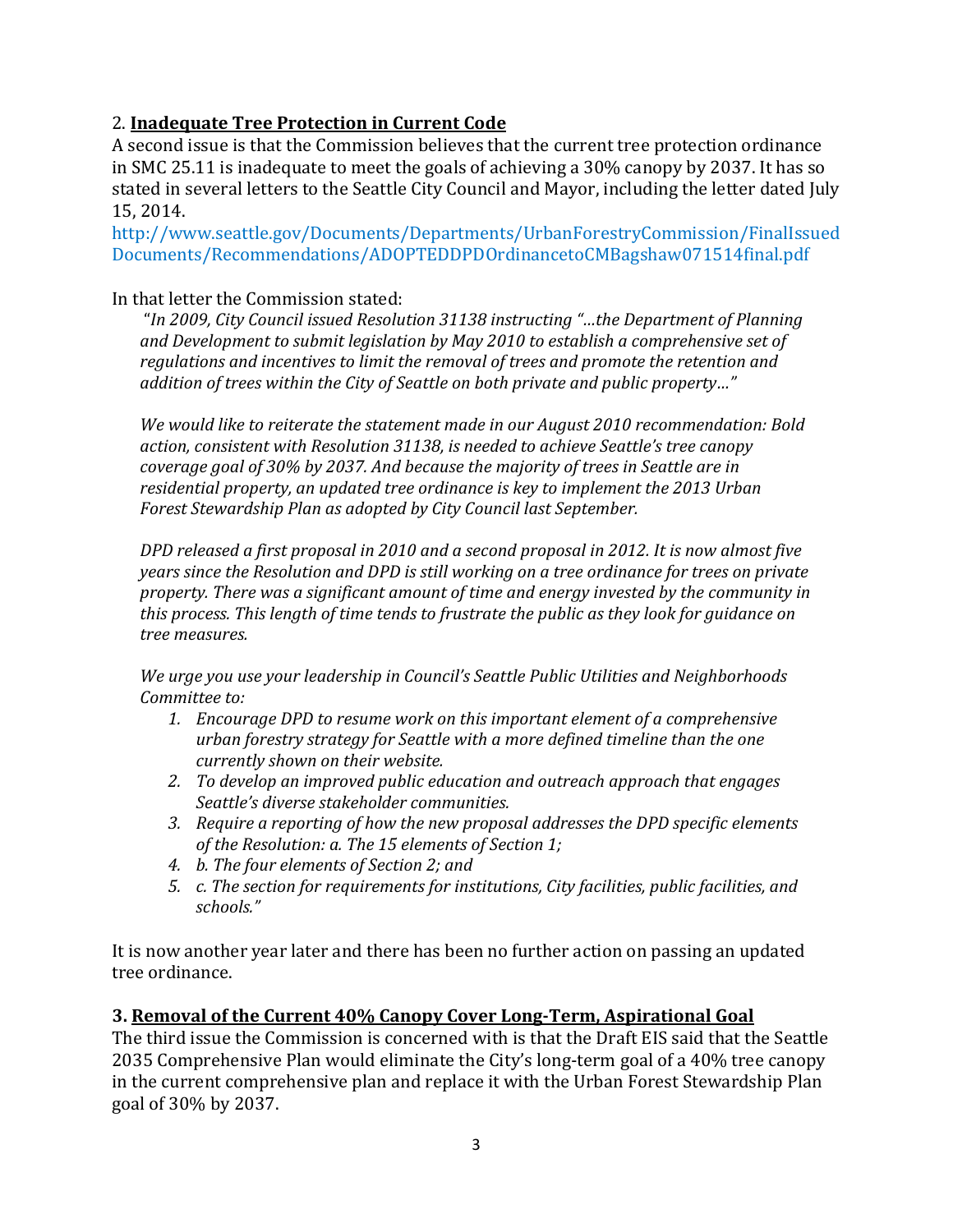That seems to be the intent of the language on p 3.5-1 that says "*Adjusting the quantitative tree canopy goal in the Environment Element to be consistent with the 2013 Urban Forest Stewardship Plan."* That would reduce the current overall long-term goal of 40% in the Comprehensive Plan by 25%. There is no discussion of the impact of that change both in the short-term or long-term and the ability to pursue a 40% aspirational goal after 2035. A long-term goal of 40% canopy cover and a 2035 goal of 30% canopy by 2037 is a step toward that larger goal.

The Commission addressed the issue of the long-term canopy goal of 40% in its comments on the current Comprehensive Plan in a letter dated May 11, 2011. [http://www.seattle.gov/Documents/Departments/UrbanForestryCommission/FinalIssued](http://www.seattle.gov/Documents/Departments/UrbanForestryCommission/FinalIssuedDocuments/Recommendations/AdoptedCompPlanUpdateRecommendation051111.pdf) [Documents/Recommendations/AdoptedCompPlanUpdateRecommendation051111.pdf](http://www.seattle.gov/Documents/Departments/UrbanForestryCommission/FinalIssuedDocuments/Recommendations/AdoptedCompPlanUpdateRecommendation051111.pdf)

The language proposed by the Commission was adopted by the Seattle City Council and is in the current Comprehensive Plan under ENVIRONMENT ELEMENT H Seattle's trees E23: *"Achieve no net loss of tree canopy coverage, and strive to increase tree canopy coverage to 40 percent, to reduce storm runoff, absorb air pollutants, reduce noise, stabilize soil, provide habitat, and mitigate the heat island effect of developed areas."*

## 4. **Additional comments**

- The 2013 Urban Forestry Stewardship Plan is not listed in the references. [http://clerk.seattle.gov/public/meetingrecords/2013/plus20130911\\_18d.pdf](http://clerk.seattle.gov/public/meetingrecords/2013/plus20130911_18d.pdf)
- The benefits of trees mentioned on p 3.5-11 under the heading Urban Forestry Stewardship Plan fails to mention a number accepted benefits of trees including documented health benefits of a healthy urban forest; reducing storm water runoff; impacts on wildlife habitat; and impacts on birds, insects, other animals and associated plants.

**In summary**, the Commission believes that the draft EIS does not address a number of impacts that could be caused by the different growth scenarios as a result of tree canopy loss from increased development. Much more analysis is given to view impacts and noise impacts while ignoring potential significant impacts caused by increased tree canopy loss.

SMC 25.11 is seriously outdated and needs updating like many other cities including Portland, Oregon; Lake Forest Park, WA; Atlanta, GA; and Vancouver, BC have done to protect and increase their green urban forestry infrastructure. So called protection of exceptional trees under SMC 25.11 is based on a complaint system and is unfortunately not protecting exceptional trees.

The Urban Forest Stewardship Plan cannot address reaching a 30% canopy goal without adequate information as to the amount of canopy that is being lost during development. The Commission recommended DPD to implement an Urban Forestry Canopy Impact